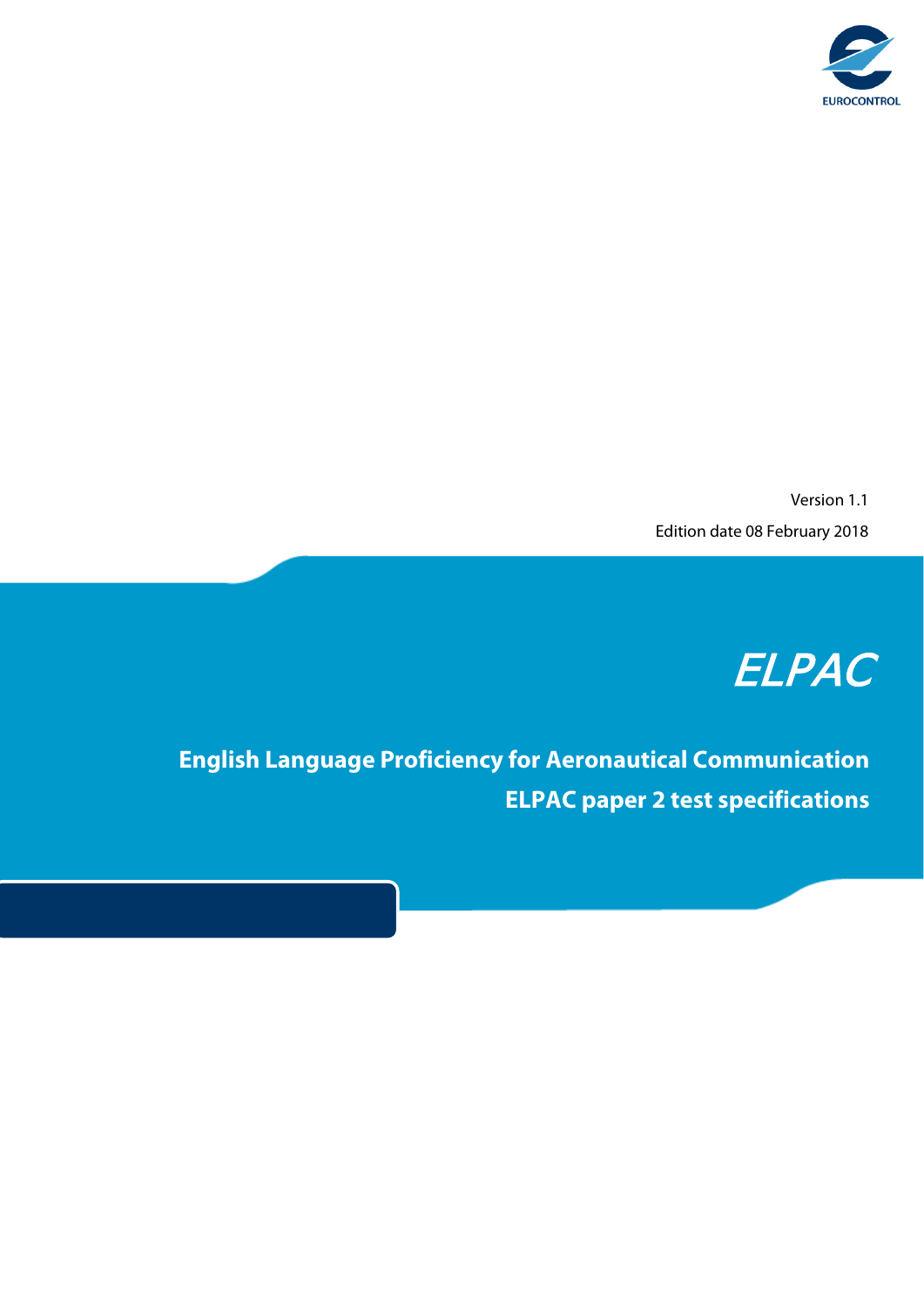

ELPAC is developed in cooperation with:

# **ENOVATE**

ENOVATE is responsible for the technical infrastructure to host and operate the ELPAC test including the provision of technical support to users on request.

**Zurich University<br>of Applied Sciences** 



ZHAW is responsible for the English language and linguistic aspects of the ELPAC test including the evaluation of ELPAC test items, test validity, test format and ELPAC examiner training.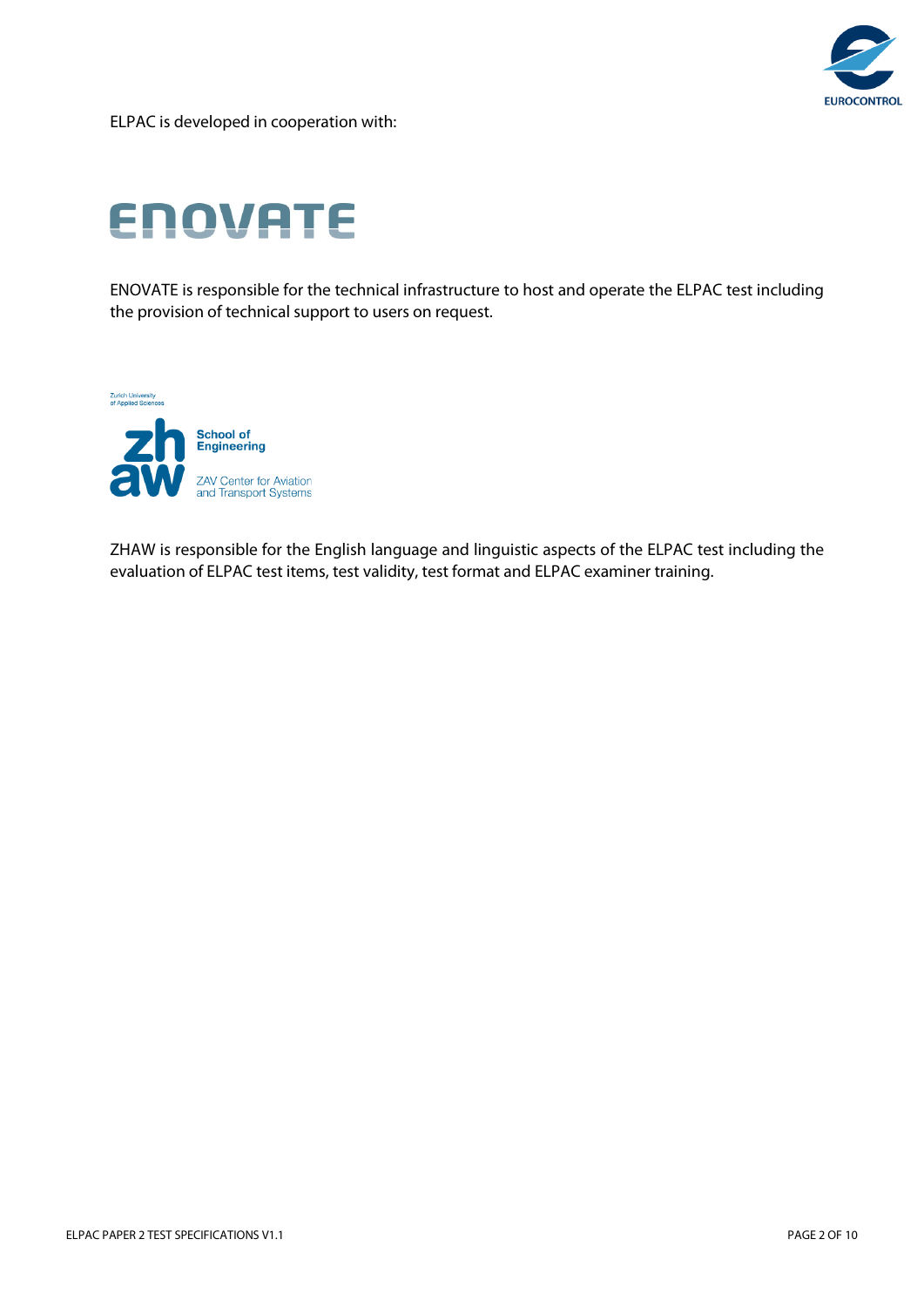

### **ELPAC ATC Paper 2 Oral Interaction – Test Specifications**

### General Matters

All three phases of the oral performance shall be recorded.

### General Purpose of Paper 2

- To determine if the test-taker complies with the minimum requirements of ICAO (operational level 4).
- To determine if the test-taker meets the ICAO requirements for level 4 and 5.

### Specific Purpose of Paper 2

The test-taker must be able to understand communication in routine (30%) and non-routine (70%) situations between pilots and air traffic controllers and between air traffic controllers and other air traffic controllers, in which the pilot or controller:

- 1. Prepares or provokes actions:
	- a. request approval or clearance
	- b. gives or denies approval,
	- c. gives or denies instructions,
	- d. requests the controller to do something,

#### **The following functions are also characteristic of aeronautical communication but shall not be explicitly tested:**

- e. offers to do something,
- f. accepts or refuses to do something,
- g. requests advice,
- h. gives advice,
- i. makes suggestions on what to do,
- j. undertakes to do something,
- k. refuses to do something.
- 2. Shares Information:
	- a. request information,
	- b. give information,
	- c. requests reasons or purposes
	- d. gives reasons or purposes.
- 3. Manages the pilot air traffic controller relationship:

#### **The following functions are also characteristic of aeronautical communication but shall not be explicitly tested:**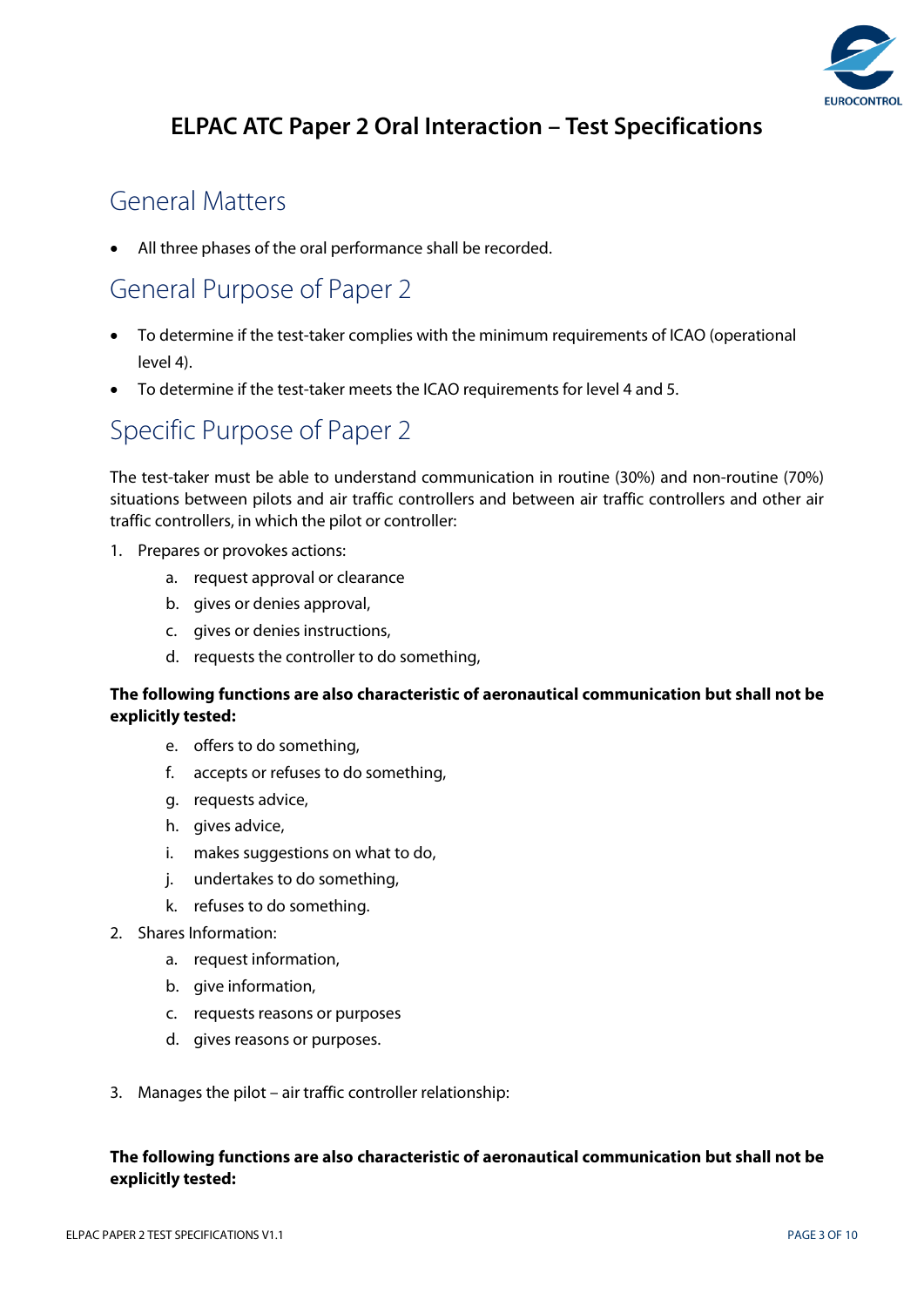

- a. thanks and responds to thanks,
- b. apologises and responds to apologies,
- c. expresses concerns,
- d. reassures and encourages,
- e. complains and reprimands,
- f. accepts or rejects complaints or reprimands
- 4. Manages the communication
	- a. reads back and acknowledges controller's and pilot's messages,
	- b. checks, confirms and clarifies.

### Criteria of Assessment

• The test-taker's performance is evaluated using the ELPAC assessor sheet.

### Pass Mark

- The test-taker is marked in every task and for every one of the six descriptors in the ICAO rating scale.
- The test-taker's final mark is the lowest level they achieve in any one of the six criteria.

### Assessment Team

- The paper 2 assessment is conducted by team of two persons: one operational expert and one English language expert.
- Both assessors must undergo training to become accredited ELPAC assessors.
- Both assessors must undergo annual refresher training.

### Assessment Location

The assessment shall be conducted in a room that is quiet and where there are no distractions.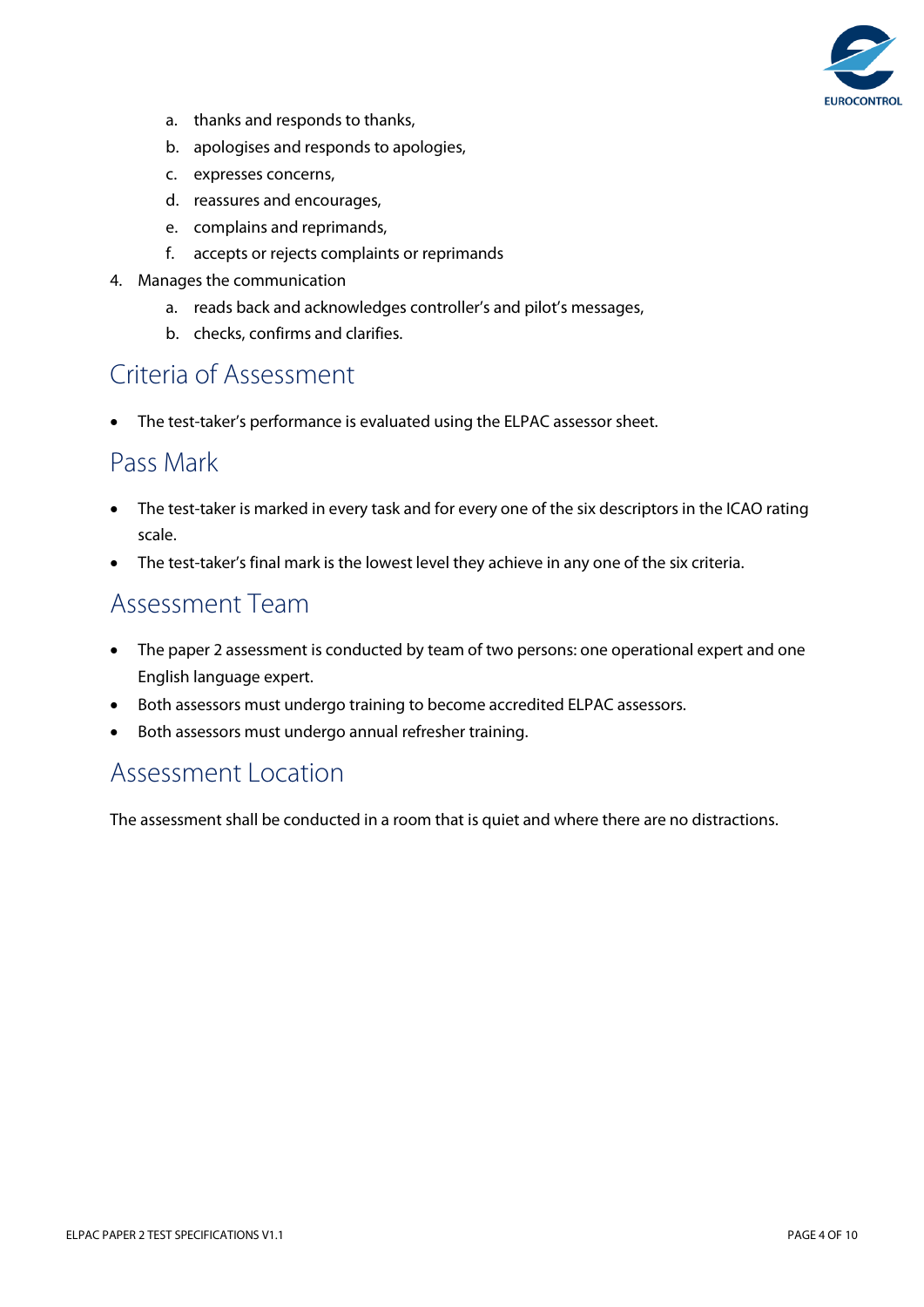

### Assessment Materials

- A clock or watch for time keeping.
- A pen for the test-taker and a pen each for the two assessors.
- A screen to separate the interlocutor and the test-taker in task 1.
- A recording device to record the performance.
- The time keeping device and the recording device shall not be a mobile phone.
- The complete test documents consist of:
	- a) the ICAO rating scale for the operational expert and the English language expert,
	- b) the assessor sheet in duplicate.
	- c) the interlocutor framework for the English language expert,
	- d) the script for the operational expert,
- The ICAO rating scale document:
	- a) consists of two pages,
	- b) the front page contains the rating scale,
	- c) the second page contains a description of the adverbs of frequency used in the rating scale,
	- d) the document shall be printed twice,
	- e) the document shall be printed double-sided.
- The assessor sheet document:
	- a) consists of three pages,
	- b) the first and second page contain the assessor sheet,
	- c) the third page contains the candidate result sheet,
	- d) the document shall be printed once only,
	- e) the document shall be printed one-sided only.
- The interlocutor framework for the English language expert:
	- a) consists of six pages,
	- b) the first four pages contain the instructions and version specific questions,
	- c) the fifth and sixth pages contain the picture to be used in task III,
	- d) the document shall be printed once only,
	- e) the document shall be printed one-sided only.
- The script for the operational expert:
	- a) consists of six pages,
	- b) the first four pages contain the scripts for task I and the questions for task II,
	- c) the fifth and sixth pages contain the chart to be used in task I,
	- d) the document shall be printed once only,
	- e) the document shall be printed one-sided only.
- The test-taker shall not be given any additional, blank sheets of paper to write on.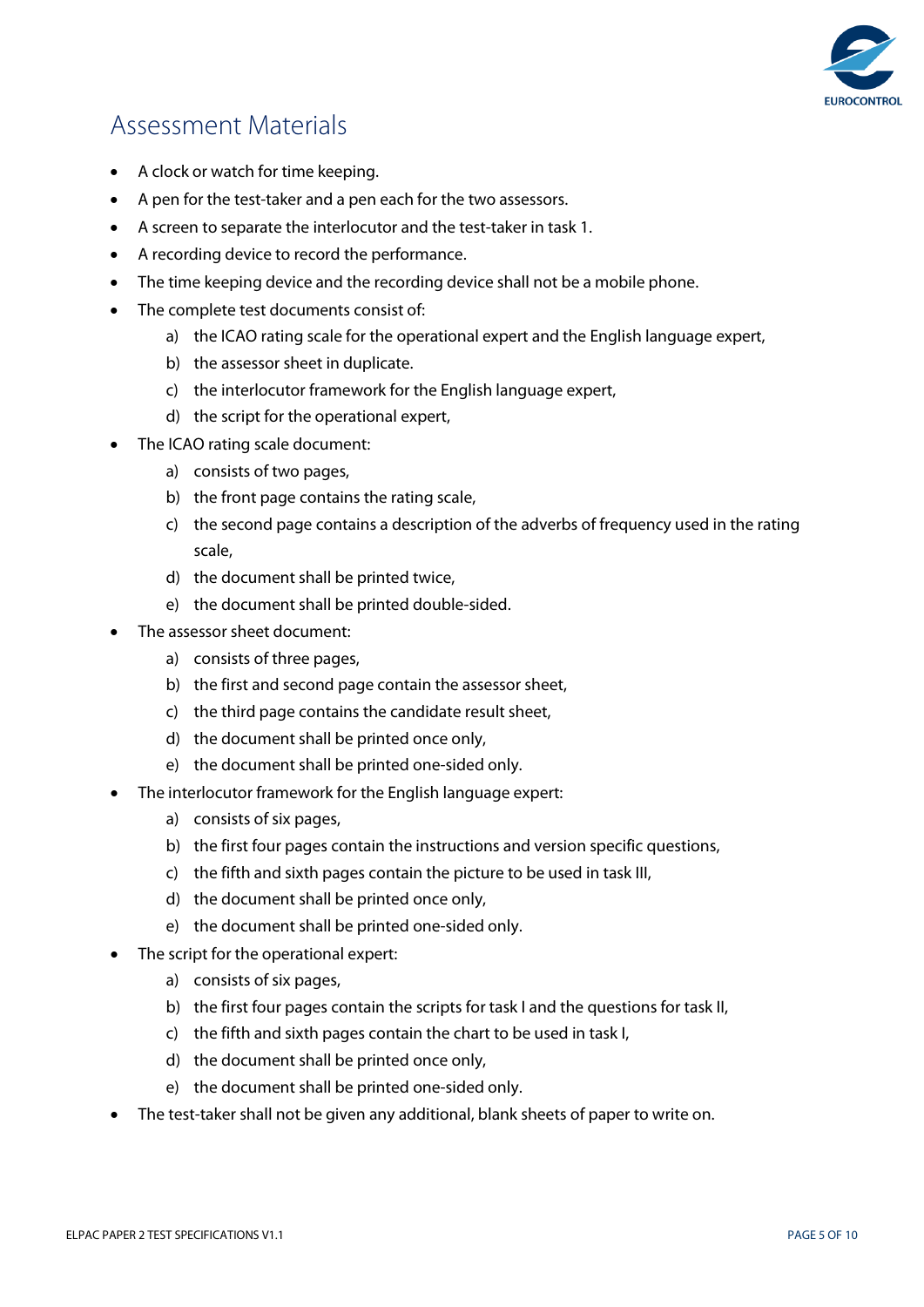

### Task Ia – Simulation of the OPS room

#### **Duration:**

• 7 to 8 minutes

#### **Interlocution:**

- The interlocutor in phase I is the operational expert.
- The operational expert receives specific training to fulfil the role of the interlocutor in phase I.
- There is no visual contact between the interlocutor and the test-taker.
- The English language expert delivers the instructions.

#### **Speed of delivery:**

- for the instructions: 130 to 170 words per minute
- for the interaction in task 1: 100 words per minute

#### **Target Language Use:**

The test taker should be able to understand and respond to communications from pilots in routine and non-routine situations in which the pilot or controller:

- a) request approval or clearance,
- b) gives or denies approval,
- c) gives or denies clearances,
- d) gives or denies instructions,
- e) request information,
- f) gives information,
- g) requests reasons or purposes,
- h) reads back,
- i) acknowledges controllers' or pilots' messages,
- j) check, confirm, clarify and correct.

The test-taker shall demonstrate the ability to:

- a) use correct ICAO standard phraseology,
- b) switch between ICAO standard phraseology and Plain English,
- c) respond appropriately to transmissions,
- d) resolve misunderstandings,
- e) negotiate meaning in an unexpected situation,
- f) avoid unclear or ambiguous transmissions,
- g) deal effectively with the pilot air traffic controller interaction.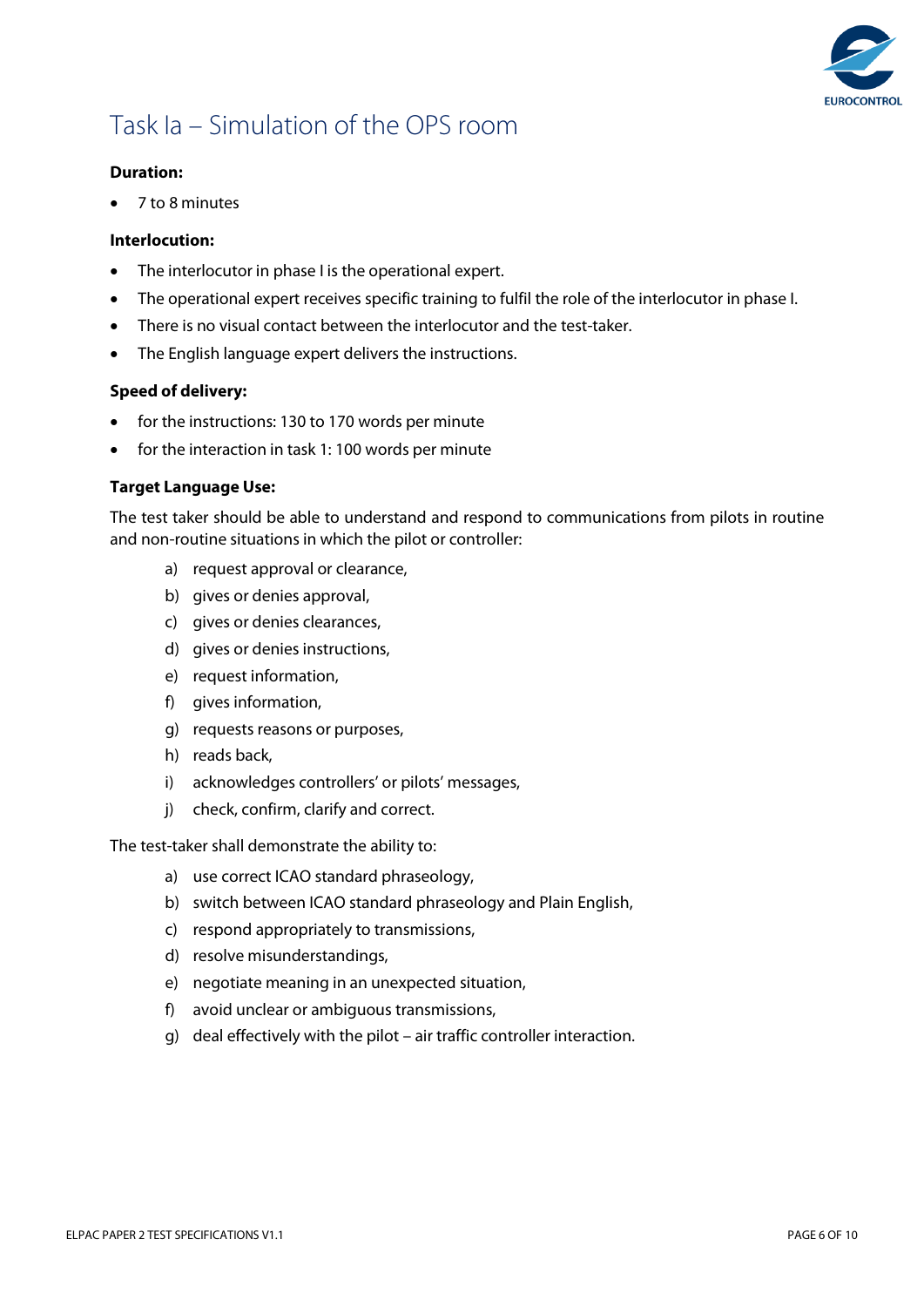

#### **Specification:**

- The scenario shall be drafted in the paper 1 OPE template.
- There shall be 14 routine and non-routine pilot transmissions in total.
- **7** transmissions focus on routine ICAO standard phraseology which are referred to as Prepared Pilot Messages (PPM).
- **7** transmissions involve non-routine requests and a precise response which are referred to as Unexpected Situations (US).
- **1** chart showing the initial traffic situation. There are four aircraft on the chart, including the aircraft which will develop a problem.
- The call-signs that are used are of operational airlines. Preference shall be given to airlines operating globally.
- The call-signs of airlines that are culturally or politically sensitive should be avoided.
- The default name of the aerodrome or sector is 'KANDOU'.
- The chart if of either an airport map, an en route sector, an approach sector, or a tower sector.
- Communication with all the other aircraft must be finished before the air traffic controller has to deal with the non-routine aircraft which has developed an issue.
- The responses by the test-taker are not scripted.
- The test-taker's performance is marked by both the operational expert and the English language expert.
- The English language expert assesses the linguistics aspects of the test taker's performance.
- The operational expert will assess the professional accuracy and appropriateness of the test taker's performance.

#### **Description:**

In the scenario there is an aircraft which develops and unusual situation.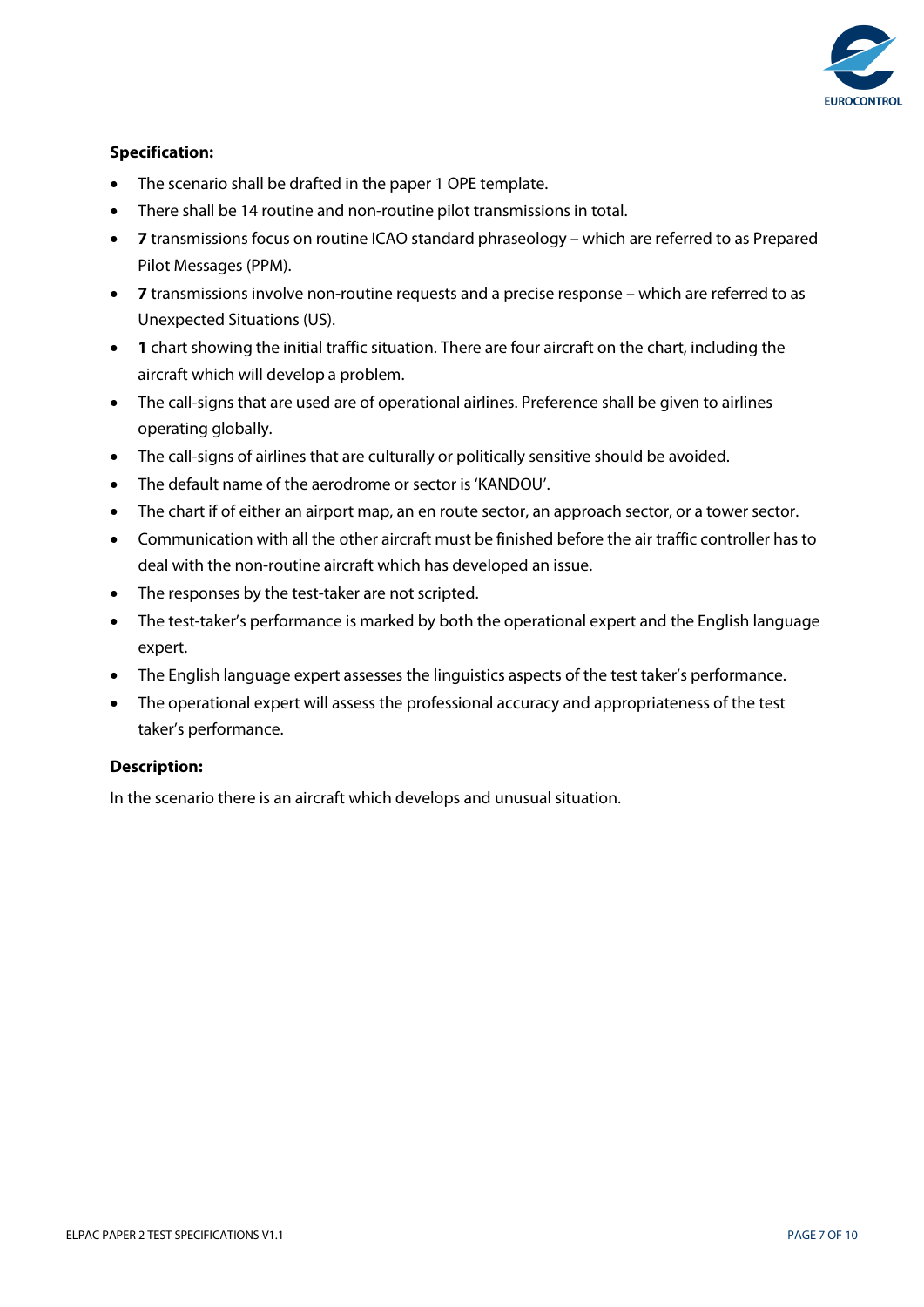

### Task Ib – Simulation of a Report to Supervisor

#### **Duration:**

• 3 to 4 minutes

#### **Interlocution:**

- The task is face-to-face.
- The supervisor in task II is the operational expert.
- The operational expert receives specific training to fulfil the role of the supervisor in phase II.
- The English language expert delivers the instructions.

#### **Speed of delivery:**

- for the instructions: 130 to 170 words per minute
- for the interaction in task 2: 180 words per minute

#### **Target Language Use:**

The test-taker should be able to:

- a) give information,
- b) give reasons,
- c) give the purpose of something,
- d) check, clarify and confirm.

The test-taker shall demonstrate the ability to:

- a) make a report in Plain English
- b) use technical vocabulary correctly,
- c) resolve misunderstandings.

#### **Specifications:**

- The scenario shall be drafted using the paper 1 OPE template.
- The report is based on the non-routine situation in task 1 of the oral interaction test.
- There is a key events check list with the **six** key features of the non-routine situation in Phase I.
- There is a list of 7 standard questions and suggestions for follow-up questions.
- The questions are designed to elicit information about the key events from the test-taker.
- The number of questions and suggested follow-ups that is used by the interlocutor is determined by the test-taker's output.
- The test-taker's performance is marked by both the operational expert and the English language expert.

#### **Description:**

The test-taker is instructed to give a report to their supervisor on the unusual or unexpected situation which occurred in task I.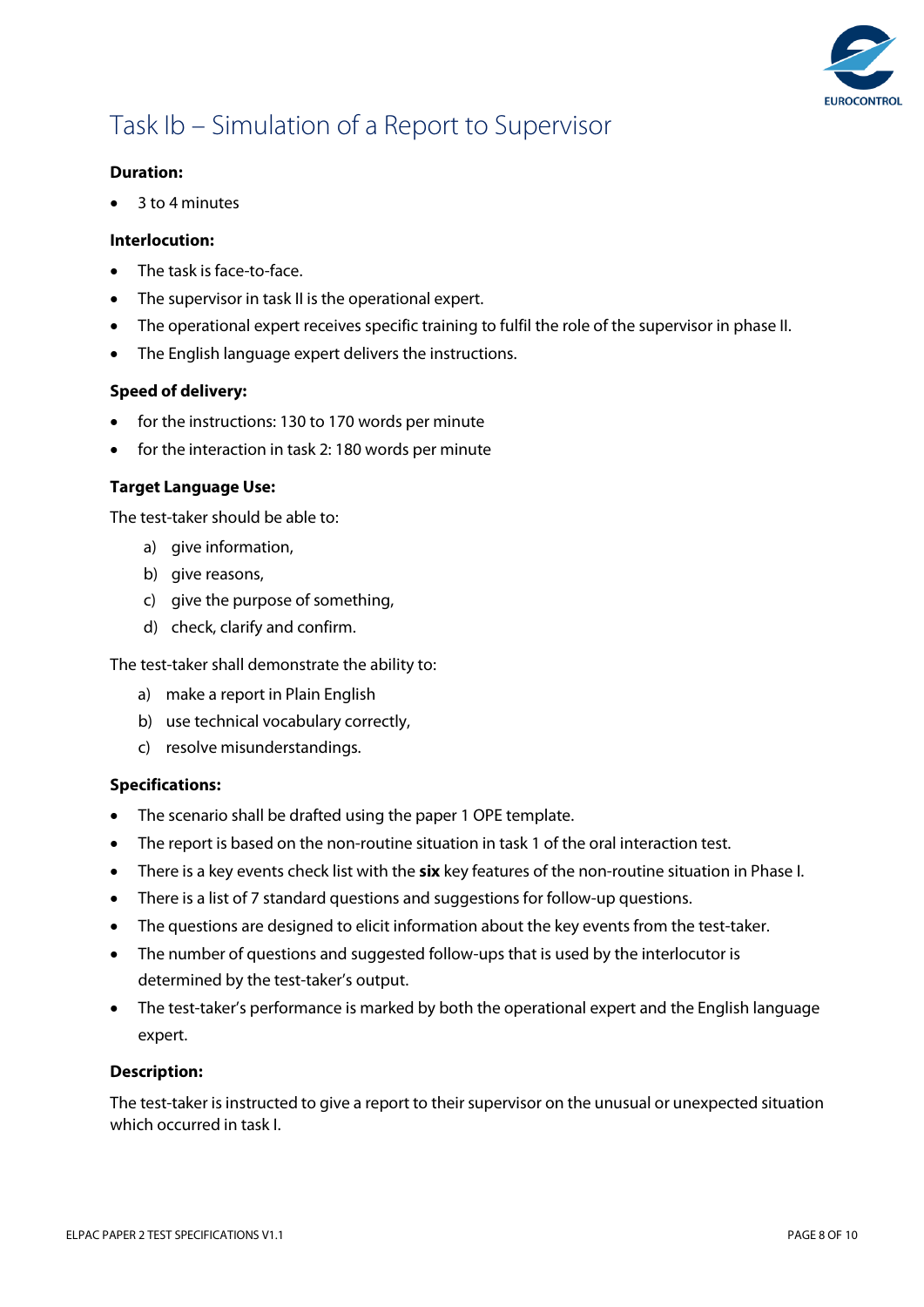

### Tasks II and III – The Oral Performance Interview

#### **Duration:**

5 to 8 minutes.

#### **Interlocution:**

- The task is face-to-face.
- The interlocutor in phase III is the English language expert.
- The English Language expert also delivers the instructions.

#### **Speed of delivery:**

- for the instructions: 130 to 170 words per minute
- for the interaction in task 3: 180 words per minute

#### **Target Language Use:**

- The aim of the task is to determine of the test-taker is proficient at ICAO level 5.
- The task questions are designed to elicit extended speech from the test-taker or topics related to aviation.
- The oral performance interview is designed to assess how test-takers behave when confronted with an unexpected turn of the conversation and having to use unrehearsed language.

The test-taker shall demonstrate the ability:

- a) speculate,
- b) hypothesise,
- c) present an argument,
- d) give an opinion,
- e) evaluate (pros & cons)

in Plain English.